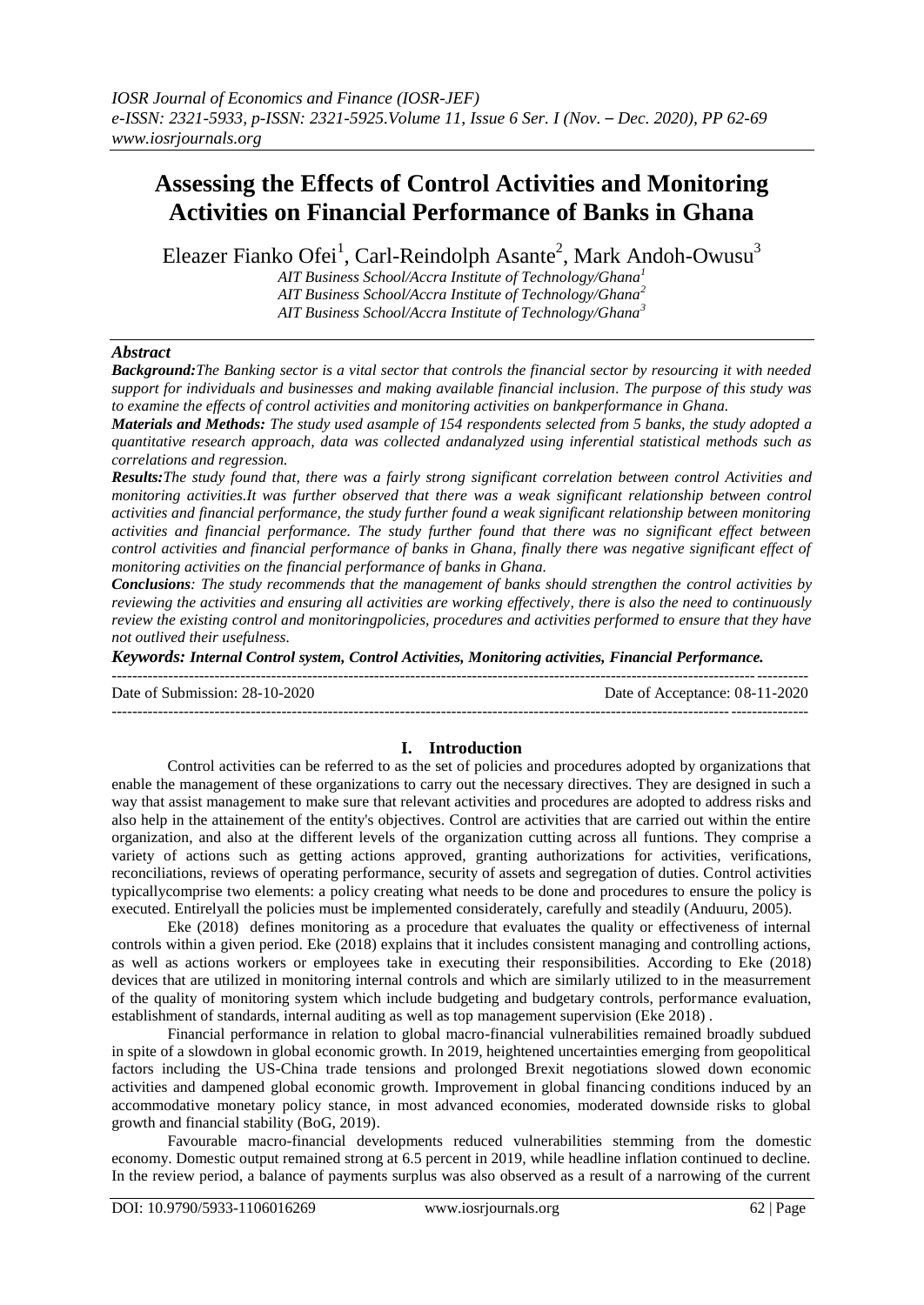account deficit. This is expected to support stability of the local currency the Cedi and lead to improvements in the Gross International Reserves. On credit developments, the Credit-to-GDP gap was below its potential level, indicating that the economy has the capacity to absorb more credit without a significant build-up of risks. The banking sector remained sound and robust to severe stress test scenarios, featuring significant increases in credit impairments, extreme movement in interest and exchange rates, and liquidity pressures. Also risk emanating from cross-border exposures remained contained. The broad level of risk containment in the banking sector was underpinned by strong capital and liquidity positions, placement of offshore funds with stable institutions and improvement in asset quality, earnings and efficiency. Going forward, favourable economic prospects in the near term and the gradual phase in of Basel II/III are expected to firm up gains achieved through the banking sector reforms (BoG, 2019)

The performance of the insurance sector broadly improved in 2019, with the outlook for premium growth, risk retention and insurance penetration remaining positive. Policy reforms and a favourable operational environment improved premium income, assets and capital positions. Despite these improvements, persistent underwriting losses and declining investment yields continued to afect profitability. In the near to medium term, the introduction of the new minimum capital regime is expected to improve efficiencies through consolidation. In addition, insurance penetration is expected to improve on the back of a broad-based introduction of innovative insurance products and comprehensive policy reforms aimed at strengthening the insurance industry. Driven by strong growth in private pension funds, the pensions sector continued to expand in spite of emerging vulnerabilities from weak investment outturns, weakened contribution growth and rising benefit payout. Notwithstanding these vulnerabilities, the pensions sector exhibits a strong potential for growth in the medium to long term as policy measures are targeted at increasing contributions flows and inclusion (BoG, 2019)

In the capital market, the performance of the stock exchange declined in the period under review posing a risk to large equity holders such as the public pension fund. The declining performance reflects the reductions in the size, access, and efficiency dimensions of the stock market. Despite these developments, capital flight remained low as foreign investors increased their presence on the domestic capital market, partly due to restored banking sector stability and favourable macroeconomic prospects. The financial sector also continued to witness policy reforms aimed at safeguarding financial and macroeconomic stability. The reforms included the resolution of insolvent institutions, increase in minimum capital requirements, enhancement of supervisory regimes, establishment of a regulatory forum for Anti-Money Laundering and Combatting the Financing of Terrorism, establishment of a Financial Stability Advisory Council, and operationalization of the Ghana Deposit Protection Corporation, among others (BoG, 2019)

### **Problem Statement**

Control and monitoring activities are key relevant activities that are vital in the management of organizations, a well established systems is expected to enhance the financial performance of organizations, ensuring that the right activities are done in an organization leads to the protection of assets and resources, enhancing the financial performance of institutions. Organizations having weak control and monitoring activities experience dwindling financial performance.

In Ghana the Banking sector is a vital sector that controls the financial sector by resourcing it with needed support for individuals and businesses and making available financial inclusion. In recent years the sector has gone through a lot of unstable moments, this led tobanks been unable to meet up with statutory capital requirements, leading to the merging of some banks and absorption of other banks by the Ghana commercial banks, and the downgrading of other banks into savings and loans companies etc. Aside this, the government through the bank of Ghana had to provide support for the banking sector upto 10.98billion Cedis which is equivalent to 2.1billon dollars, (Bank of Ghana, 2018). This raises concerns on the effectiveness of the internal audit of these banks and also the sustainability of the operations of these banks and calls for stringent measures to be taken to ensure that such drain on the national purse does not pressure. This study examines the relationship between the internal Control Environment of these banks and the financial performance and seeks to provide a recommendation on the way forward.

Previous studies conducted on internal audit with emphasis on internal control environment such as the study by Nyakundi, Nyamita, and Tinega (2014) examined the effect of internal control systems on financial performance of small and medium scale business enterprises in Kisumu City, Kenya.The study was conducted focusing on the micro finance sector, which is a sector different from the banking sector.

In other related studies Eke (2018) Internal Control and Financial Performance of Hospitality Organisations In Rivers State. The study was conducted in the hospitality industry, which is also different from the bank sector, the study was also conducted in Nigeria, this current study is in the Ghanaian context which presents a different environmental regulations and conditions that are different from that of the Nigeria.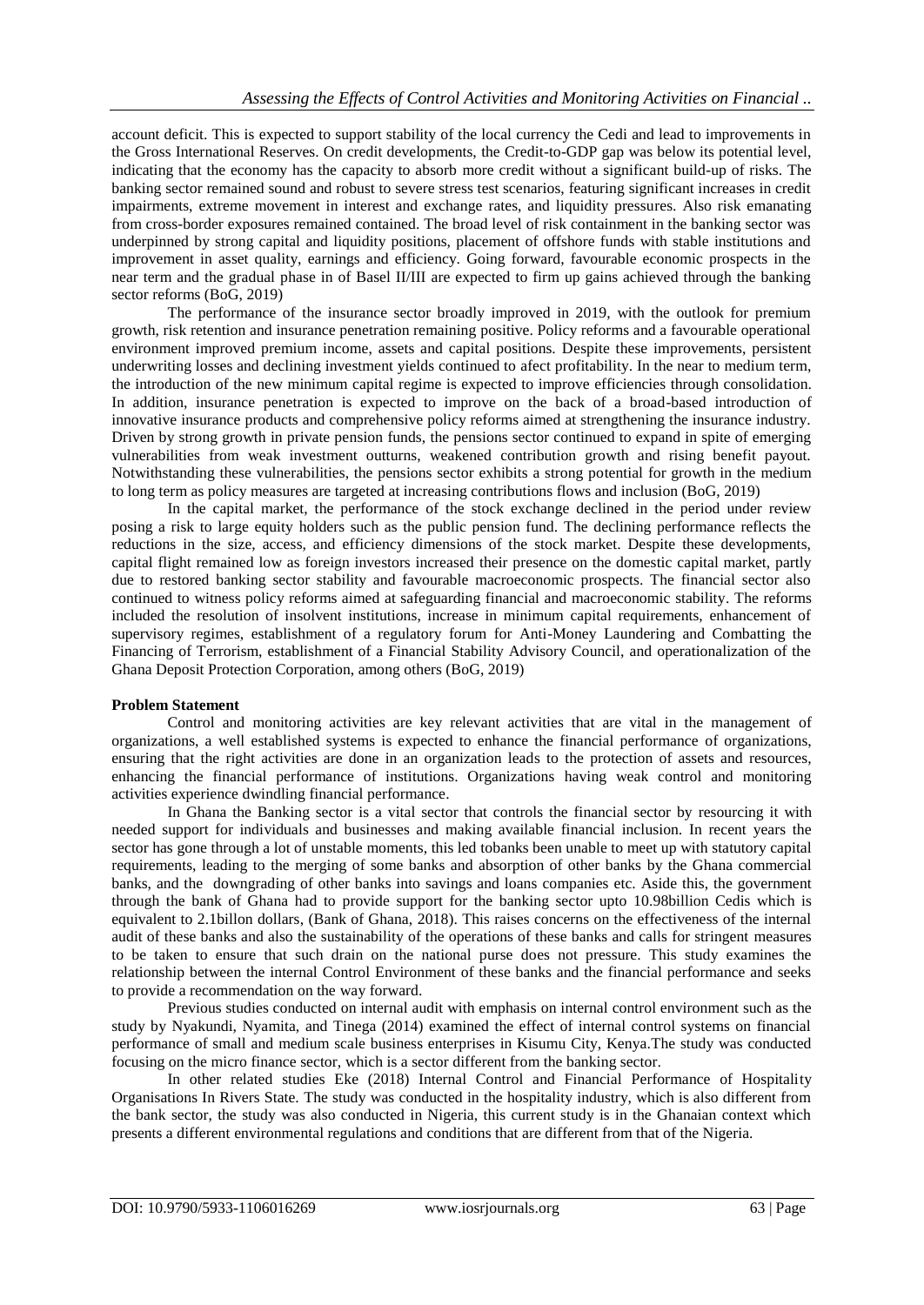Mbilla, Nyeadi, Gbegble, & Ayimpoya, (2020) assessed the Impact of Monitoring, Information and Communication on Banks Performance in Ghana. Although the study was done considering banks in Ghana, the study failed to consider all five internal control dimensions, this study only considered two of the dimensions which are information and communication and monitoring, the study failed to consider control activities, which presents a knowledge gap to be filled.

From the knowledge and contextual gaps identified in the previous studies, there is a need for further studies in the area of control activities and monitoring activities in the Ghanaian context focusing on the banking sector.

### **Objectives of the study**

The objective of the study were;

i. To determine the relationship between control activities, monitoring activitiesand financial performance of banks in Ghana.

ii. To examine the effects of control activity and monitoring activities on the financial performance of banks in Ghana.

#### **Research questions**

The reasearch is guided by the following research questions;

i. To what extent does control environment affect the financial performance of banks in Ghana?

ii. What is the extent of effect of control activities and monitoring activities on theperformance of banks in Ghana?

### **II. Literature Review**

Internal control is established by the administration of the organization, which determines the tone of the institution and affects the control consciousness of its people. Management should focus on ethical business practices and adherence to established control procedures. It is the basis of all other components of internal control that ensure order and structure. Factors in the control environment include: honesty and ethical values; commitment to competence; leadership philosophy and work style; and the way management assigns authority and responsibility, and organizes and develops its people (Thornton, 2004).

### **Agency Theory**

This theory has its origins in modern corporate principles. It is based on the idea that the company's players can be divided into two groups: directors who are the owners of the firm and agents who manage the firm. (Jensen &Meckling, 1976; Eisenhardt, 1998). The agency theory describesthe principal-agent relationship and explains thatit results in misunderstanding between the principal and agent which can lead to extra expenses related with addressing the conflict between principals and agents (Jensen &Meckling, 1976; Eisenhardt, 1998). It is argued that agency theory is relatively a dominant pertaining problem in corporate governance and principal-agent theory is generally considered the starting point of this debate. Agency theory hypothesizes that in the modern corporation, in which share ownership is widely held, managerial actions depart from those required to maximize shareholder returns (Mallin, 2007). This theory is adopted because, from the agency theory perspective, non-executive directors and independent directors contribute to effective corporate governance by exercising control over senior managers' decision-making. After all, they are seen as the check and balance mechanism to enhance the board's effectiveness.

#### **Stewardship theory**

The stewardship theory of corporate governance holds that, because people can be trusted to act in the public good in general and in the interests of their shareholders in particular, it makes sense to create management and authority structures that, because they provide unified command and facilitate autonomous decision making which enables companies to act quickly and decisively to market opportunities. This approach leads, for instance, to the combination of the roles of CEO and board chairperson and for audit committees to be either non-existent or lightweight. Stewardship theory assumes that managers are honest, and motivated more by intrinsic rewards than extrinsic rewards, and self-motivated to maximize collective interests (Nicholson and Kiel, 2003; Davis-et al., 2003).The stewardship theory is adopted for this study because it strongly argues that managers and boards of directors are good stewards of a firm and they should be given utmost trust.

### **Institutional Theory**

Institutional theory is one of the dominant perspectives within organisations and management theory (Greenwood et al., 2008); it has been widely utilized to assess the practical influence of Corporate Governance codes (Solomon, 2013). Beasley et al. (2009) explain that institutional theory is uniquely positioned to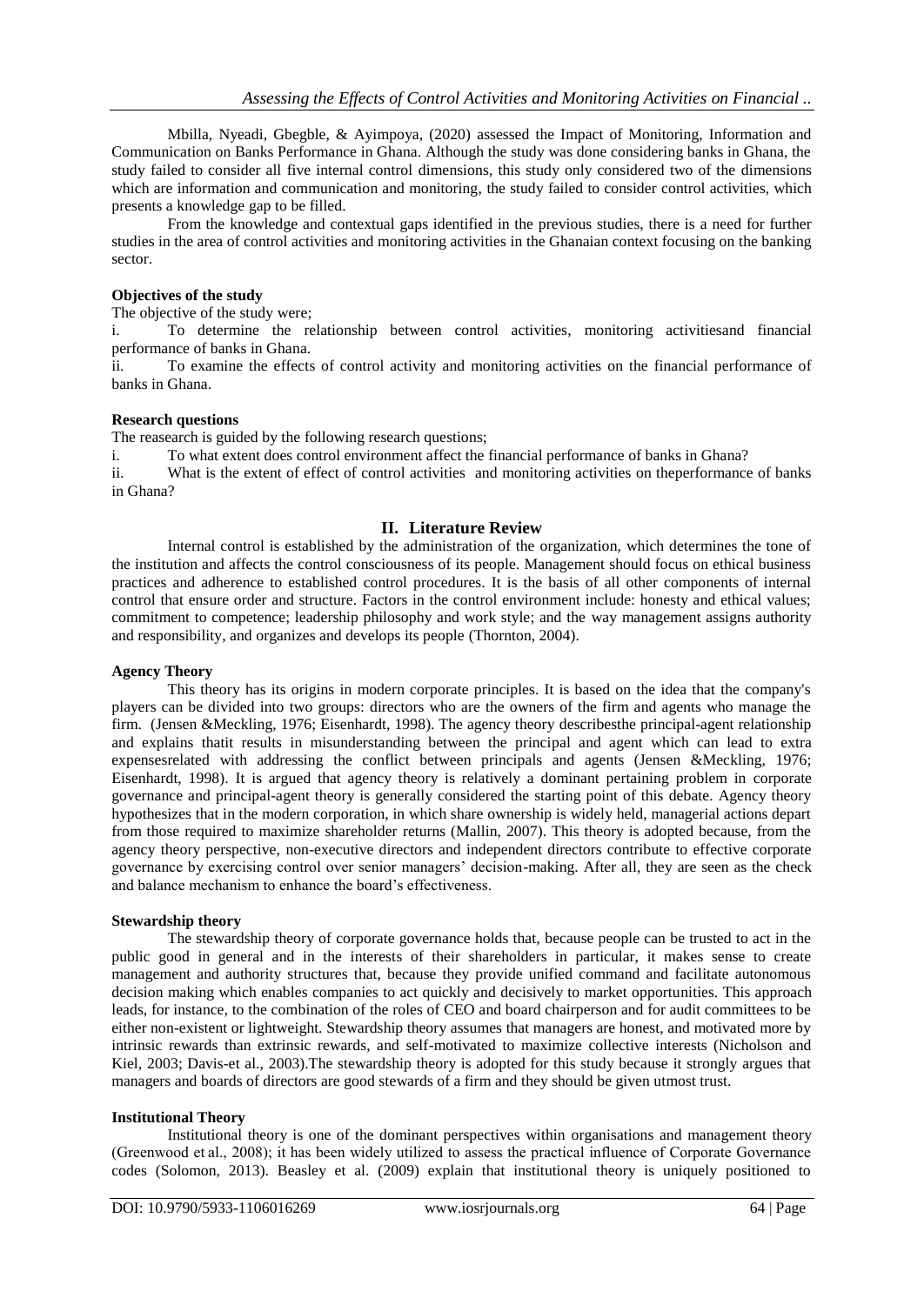contribute to researchers' knowledge of Corporate Governance (CG) because of the insights it offers into the nature of authority and control structures. For example, Beasley et al. (2009) argue that institutional theory confirms that governance structures are often primarily symbolic/ceremonial; their legitimacy is paramount, but the formal processes are only loosely coupled with true monitoring. This theory is adopted because there is a consensus among researchers that institutional theory offers a useful lens for investigating the role and activities of Internal Audit, particularly when used in conjunction with agency theory.

# **Empirical Studies**

Ejoh and Ejom (2014) conducted a study on the effect of internal control activities on the performance of tertiary institutions in nigeria, the researcher distributed 75 questionaires, the data collected was analysed using Zscore, the study found out that there was significant relationship between control activities and financial performance of tertiary institutions in Ghana. The study was done in the context of tertiary institutions and not the banking sector which is the context of this current study, the study further did consider the Ghanaian context which presents a different sets of corporate governance directives and banking rules, the study did not consider monitoring activity which is one of the variables under consideration in this current study creating a knowledge gap to be filled.

In other related studies Eke (2018) Internal Control and Financial Performance of Hospitality Organisations In Rivers State. The study was conducted in the hospitality industry, which is also different from the bank sector, the study was also conducted in Nigeria, this current study is in the Ghanaian context which presents a different environmental regulations and conditions that are different from that of the Nigeria.

Mbilla, Nyeadi, Gbegble, & Ayimpoya, (2020) assessed the Impact of Monitoring, Information and Communication on Banks Performance in Ghana. The study was quantitative, the sample size was 300 representatives from twelve listed banks. A descriptive study was done and regression analysis was performed on the field data. The study findings indicate that Information and communication have a weak significant effect on financial performance. There was no significant effect between Monitoring and financial performance.The study, therefore, recommends that managers of listed Banks must invest more on information and communication to improve performance. Although the study was done considering banks in Ghana, the study failed to consider control activities creating a knowledge gap that needs to be addressed.

In other related studies Collins, (2014) examined the effect of internal control on the financial performance of microfinance institutions in Kisumu central constituency, Kenya. The specific objectives included; to determine the extent of internal control systems application; to assess the adequacy and effectiveness of the established control activities, and to determine the relationship between the internal control and financial performance of microfinance institutions. The independent variable was internal control (Control Environment, Control Activities and Information and communication) and the dependent variable was financial performance (Liquidity). Descriptive and correlation research design was adopted and a case study was done on the chosen institutions. Convenience sampling technique was used and a total of 7 institutions were chosen from a total population of 18 micro-finance institutions and a total of 35 respondents (five respondents per institution; 2 midlevel managers and 3 staff members) chosen purposively for this study. Questionnaires were used to collect primary data and data collected analyzed using correlation and presented through tables. Findings revealed that there is a positive relationship between internal control. The study recommends that the institutions should tighten controls to tend towards a 100% debt collection. The study further points out that keen attention should be paid to adopt more efficient management information systems. The study was carried out in Kennya which is a different context other than Ghana. The study was further conducted on Microfinance institutions which is also different from the context of this study which is the banking sector.

In another study Mire, (2016) assessed the Effects of Internal Control System on the Organizational Performance of Remittance Companies in Mogadishu-Somalia. The study adopted quantitative research with the specific research design being descriptive. The population of the study was the classified remittance companies located in Bakara market, and there were 15 remittance companies in the Bakara market, the employees who worked in 15 remittance companies were 402 employees. The sampling technique used was purposive sampling. Primary data was collected by use of questionnaires which were administered through drop and pick method. Data screening was done to identify any missing data and was further tested for reliability and normality. Data was analyzed using the SPSS version. The study recommended that there is need for the remittance companies in Mogadishu to increase their control environment; risk assessment and control activity as it was founded that these variables positively affects the organizational performance of remittance companies in Mogadishu. The study failed to consider all five internal control variables, the study also used customer satisfaction and employee satisfaction as dependent variables without considering return on assets, the study did not also focus on the baking sector. From the above review of literature, the researchers formulate the following hypothesis to guide the study;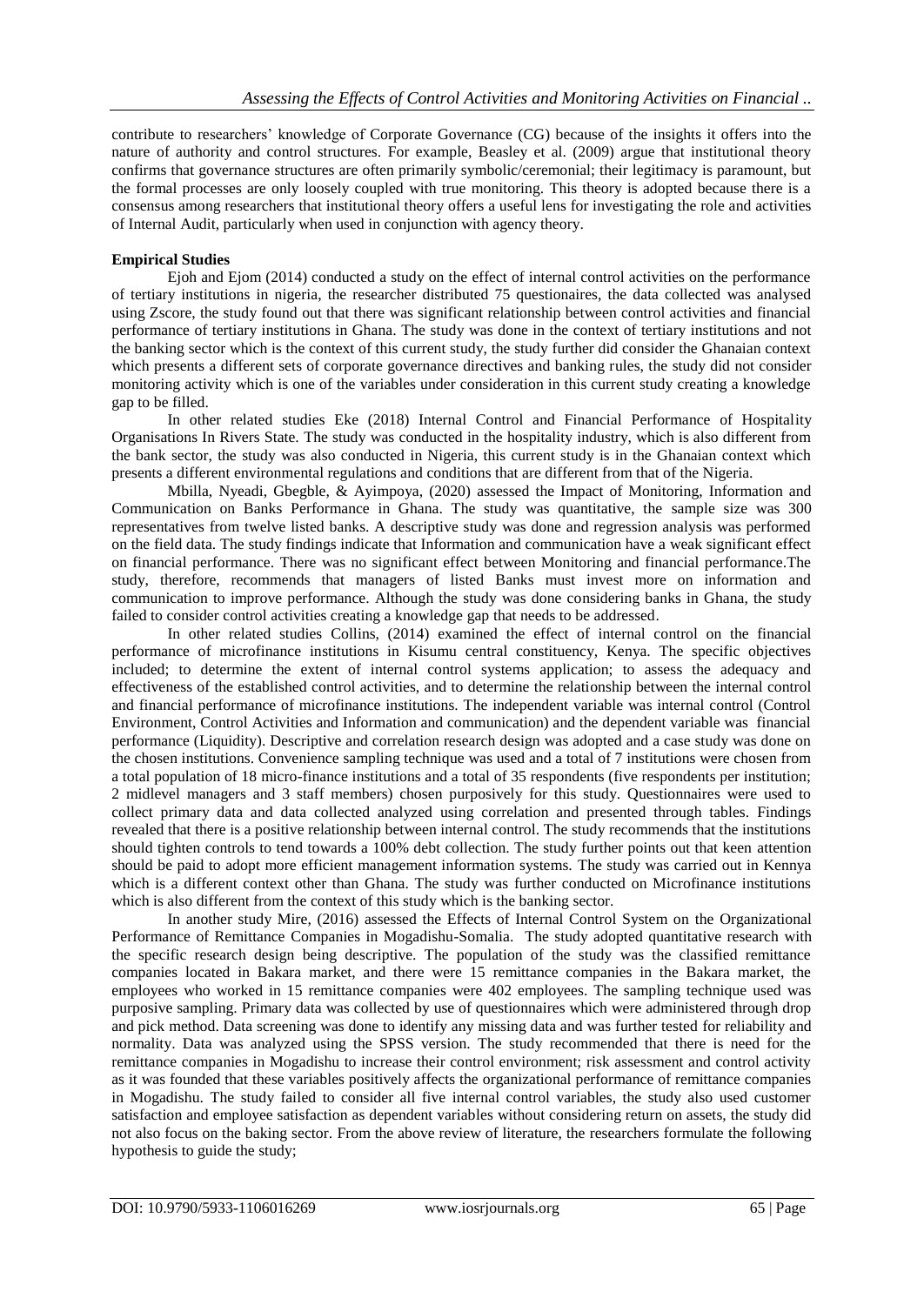*H01:* there is no significant relationship between control activities, monitoring activities and financial performance of banks.

*H02:* there is no significant effects of control activities and monitoring activities on the financial performance of banks in Ghana

### **Conceptual Framework**

The conceptual framework for this study is developed in consideration withthe Committee of Sponsoring Organizations of Tread Way Commission (COSO) Model introduced by COSO committee in 1992 and modified in 2013. From a thorough review of literature:Mire, (2016); Collins, (2014); Ahmed & Ng'anga, (2019) the study identified the following independent variables; Control Activities (CA)and Monitoring (MO) that may affect Bank's Financial Performance.For the purpose of this study the researchers focus on control activities and monitoring activities. Conceptual framework of the study is as follows;



# **III. Materials and Methods**

The study sought to examine the effects of control activities and monitoring activities on the financial performance of banks in Ghana. This research design is the blueprint that guides the researcher in the conduct of the study, in this study a descriptive survey design was adopted forthe study. The study further made use ofa quantitative research approach.The study used a sample of 154.Thesample size is considered adequate because it is in line with the assertions by Hair, Sarstedt, Ringle, & Mena, (2011) who advocated that in conducting a survey study, a sample of 100 is considered enough to generate the statistical strength of the study. Again, the sample size chosen was based on recognized sample sizes required for given population size. The study made use of purposive sampling technique in selecting the banks for the study. The respondents included Managers, Account officers, Auditors and Chief Executive Officers of the respective Banks.The analysis was done using inferential analysis in the form of correlation and regression analysis.

# **IV. Results**

This section discusses the analysis from the data collected, as follows;

### **Test of the relationship between variables**

The study sought to test the significant relationship between the independent variables and the dependnent variable, a correlation analysis was done. The results of the analysis have been captured and presented in the table below;

|                              |                            | Performance | <b>Control Activities</b> | <b>Monitoring Activities</b> |
|------------------------------|----------------------------|-------------|---------------------------|------------------------------|
| Performance                  | Pearson Correlation        |             |                           |                              |
|                              | $Sig. (2-tailed)$          |             |                           |                              |
|                              |                            | 154         |                           |                              |
| <b>Control Activities</b>    | Pearson Correlation        | .127        |                           |                              |
|                              | Sig. (2-tailed)            | .117        |                           |                              |
|                              |                            | 154         | 154                       |                              |
| <b>Monitoring Activities</b> | <b>Pearson Correlation</b> | .009        | $.669**$                  |                              |
|                              | $Sig. (2-tailed)$          | .916        | .000                      |                              |
|                              |                            | 154         | 154                       | 154                          |

\*\*. Correlation is significant at the 0.01 level (2-tailed).

The Pearson's *r*Results of the Pearson correlation indicated that there was a weak significant positive association between control activities and performance,  $(r(154) = 0.127, p = 0.117)$ . The study further found from the pearson correlation that there was a weak significat relationship between monitoring activities and financial performance  $(r(154) = 0.009, p = 0.916)$ . the study further found a strong positive insignificant relationship between monitoring activities and control activities  $(r(154) = 0.669, p = 0.001)$ .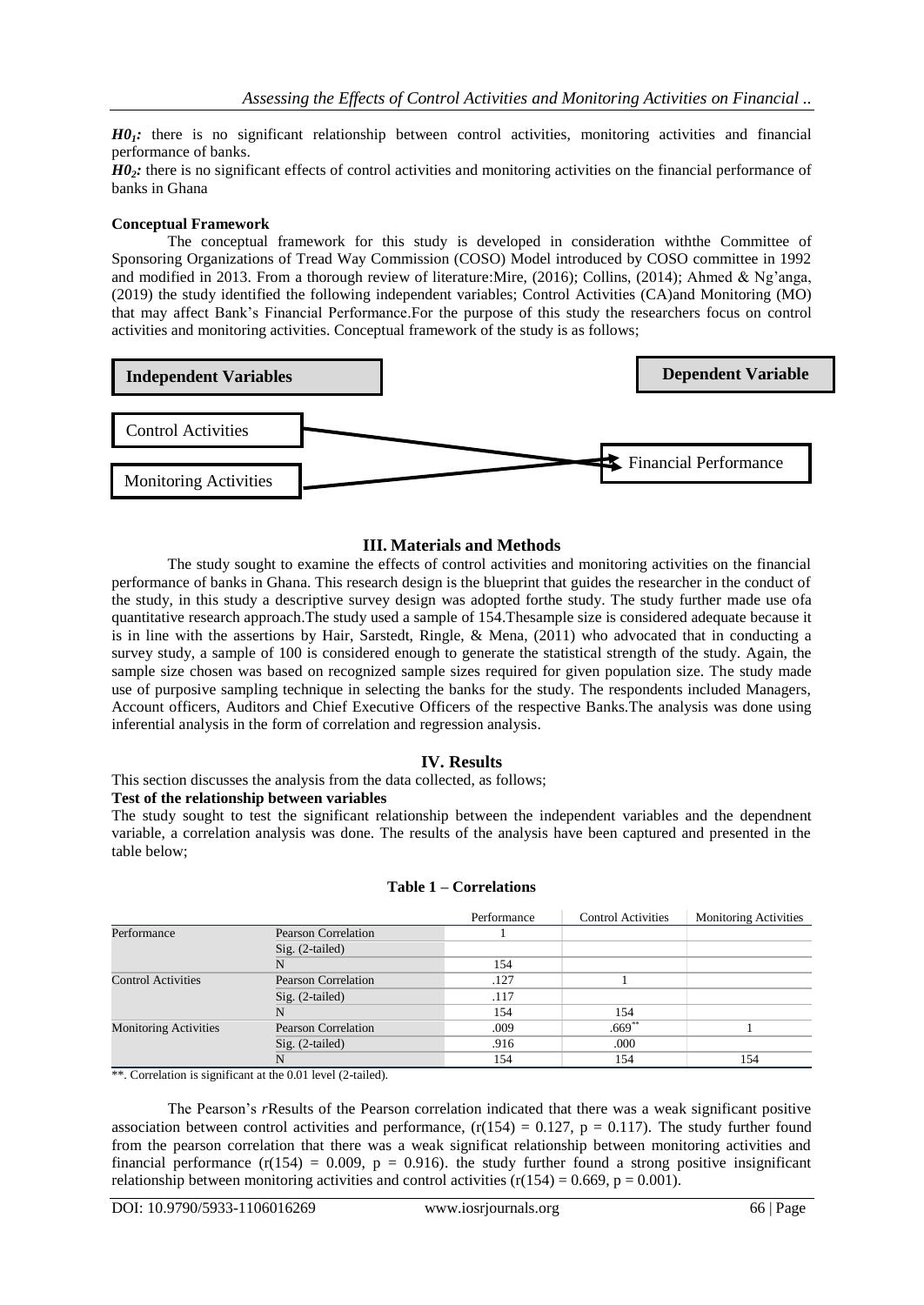### **Effects of control and monitoring activities on the financial performance of banks in Ghana.**

In other to test the effect control and monitoring activities on financial performance, regression was done to ascertain the effect. The regression results from the regression analysis done on the are captured below;

### **Table 2 - Model Summary**

| Model                                                                |                | Square | <b>Adiusted R Square</b> | . Error of the Estimate<br>Std |  |  |
|----------------------------------------------------------------------|----------------|--------|--------------------------|--------------------------------|--|--|
|                                                                      | $.163^{\circ}$ | .027   | .014                     | 70798                          |  |  |
| a. Predictors: (Constant), Monitoring Activities, Control Activities |                |        |                          |                                |  |  |

From the model summary, it is observed that the independent variable explain 0.027% of the changes or variations in the dependent variable which is performance. by this, it means there are other variables other

### **Table 3 - ANOVA<sup>a</sup>**

than the independent variables that account for 2.7% of variations or changes in the financial performance of

| Model  |            | Sum of Squares | df           | Mean Square |       | Sig.              |
|--------|------------|----------------|--------------|-------------|-------|-------------------|
|        | Regression | 30.303         |              | 15.152      | 2.066 | .130 <sup>b</sup> |
|        | Residual   | 107.307        |              | 7.333       |       |                   |
|        | Total      | 137.610        | $  -$<br>133 |             |       |                   |
| $\sim$ | .          |                |              |             |       |                   |

a. Dependent Variable: Performance

the banks.

b. Predictors: (Constant), Monitoring Activities, Control Activities

From the ANOVA results, the significance value of  $0.130<sup>b</sup>$  which is greater than 0.05, indicates that the model is statistically not significant in predicting how the independent variable studied influenced the financial performance of banks in Ghana.

#### **Table 4 - Coefficients<sup>a</sup> Coefficients<sup>a</sup>**

|       |                              | Unstandardized Coefficients |            | Standardized<br>Coefficients |          |      |
|-------|------------------------------|-----------------------------|------------|------------------------------|----------|------|
| Model |                              |                             | Std. Error | <b>B</b> eta                 |          | Sig. |
|       | (Constant)                   | 19.173                      | 2.006      |                              | 9.556    | .000 |
|       | <b>Control Activities</b>    | 141                         | .069       | .219                         | 2.030    | .044 |
|       | <b>Monitoring Activities</b> | $-.095$                     | .074       | $-138$                       | $-1.278$ | .203 |
|       | _ _ _ _ _ _ _                |                             |            |                              |          |      |

a. Dependent Variable: Performance

From the above regression model, holding internal control environment constant, the beta coefficient would 19.173The established regression equation by the study was  $Y = 19.173 + 0.141X1 + 0.095X2$ . Where  $Y = 19.173$ Financial Performance; X1= Control Activities, X2= Monitoring Activities.

As shown in the table above, it is observed that control activitieshad a statistically insignificant effect on financial performance with (t=0.044, p-value  $< 0.05$ ).it was further observed that monitoring activities had statistically significant negative effect on financial performance with ( $t=-0.095$ , p-value  $> 0.05$ ).

### **V. Discussions**

The aim of the study was to establish the effects of control activities and monitoring activities on the financial performance of banks in Ghana.A correlation test was done to examine the relationship between the independent variables and the dependent variable, the results suggest that there was a weak significant positive association between control activities and performance, the study further found that there was a weak significat relationship between monitoring activities and financial performance and finally betwween the independent variables the study further found a strong positive insignificant relationship between monitoring activities and control activities. The current study results is in variance with the study results of Mbilla, Nyeadi, Gbegble, & Ayimpoya, (2020) who assessed the Impact of Monitoring, Information and Communication on Banks Performance in Ghana. The results from their study found that there was no significant effect between Monitoring and financial performance. The study is in support of the findings of Eke (2018) Internal Control and Financial Performance of Hospitality Organisations In Rivers State. The study found a positive relationship between internal control variables and financial performance.

From the analysis of data it was observed that control activities had a statistically insignificant effect on financial performance whilst monitoring activities had statistically significant negative effect on financial performance.Thestudy results are in variance with the study results of Eke (2018) who examined internal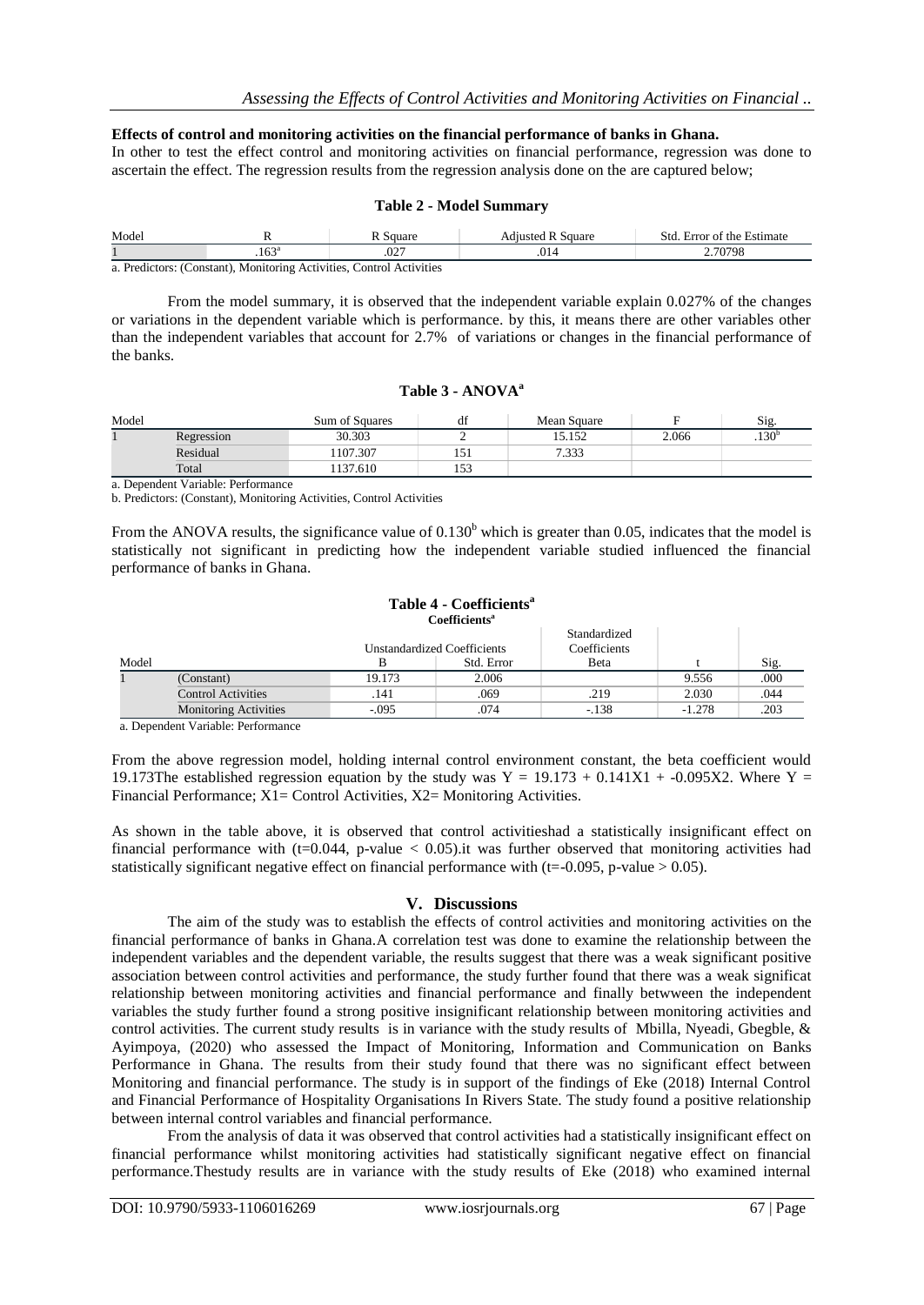Control and Financial Performance of Hospitality Organisations In Rivers State. The study found a significant positive relationship between control variables and financial performance. The study study results if also in variance with the study done by Mbilla, Nyeadi, Gbegble, & Ayimpoya, (2020) who assessed the Impact of Monitoring, Information and Communication on Banks Performance in Ghana. Their study results indicated that there was no significant relationship between Monitoring and financial performance.

### **VI. Conclusions**

The study aimed to establish the effects of control activities and monitoring activities on the financial performance of banks in Ghana. The study results suggest that there was weak significant relationship between monitoring activities and financial performance, the study further concludes that there was a weak significant relationship between monitoring and financial performance and finally there was strong insignificant relationship between control activities and monitoring activities the study further concludes that there was no significant effect of control activities on financial performance of banks in Ghana, it can also be concluded that there was a negative significant effect of monitoring activities on financial performance of banks in Ghana. It is important that monitoring and control activities are strengthened to ensure that all activities are well developed, well-structured and are in line with the purpose for which they were established. The study further concludes that monitoring and control activities need to be improved to ensure the system is fully safeguarded. It is also concluded that there are other factors other than monitoring and control activities that affect the performance of banks in Ghana.From the above discussions it is recommended that the management of banksstrengthen the monitoring and control activities, by enhancing the policies and procedures adopted by the banks in protecting assets and properties, there is the need to continuously review the existing control and monitoring policies, procedures and activities performed to ensure that they have not outlived their usefulness in the wake of changing competitions and advancement in technology and management orientation. The banks should appraise continuously the control and monitoring to ensure that the activities are up to date and up to the task they are designed to perform. The banks should further appraise the control and monitoring activities to ensure that all activities are properly done and are in line with company policy and banking regulations. The study is not without limitations, the study focused on five banks, it is recommended that future studies consider expanding the scope to include the entire banking sector. The study further did not consider all internal control variables, there is the need for future studies to consider expanding the scope to include all control Variables.

#### **References**

- [1]. Anduuru, N.V. (2005). The accounting system and its related internal control system. Nairobi: Essential Management Consultancy Services Ltd.
- [2]. Ahmed, S. O., &Ng'anga, P. (2019). Internal Control Practices and Financial Performance of County Governments in the Coastal Region of Kenya.*International Journal of Current Aspects*, 29-41.
- [3]. Asare, T. (2009). Internal auditing in the public sector: Promoting good governance and performance improvement. *International Journal on Governmental Financial Management*, 3(1), 15-27
- [4]. Bank of Ghana. (2018) Banking reforms and regulatory framework-Ghana<br>[5]. Bank of Ghana Financial Stability Report, December (2019) https://
- [5]. Bank of Ghana Financial Stability Report, December (2019) https://www.bog.gov.gh/wp-content/uploads/2020/09/Financial-Stability-Review-Dec-2019.pdf
- [6]. Beasley, M. S., J. V. Carcello, D. R. Hermanson, and T. L. Neal. (2009). The Audit Committee Oversight Process. *Contemporary Accounting Research* 26 (1):65-122.
- *[7].* Collins, O. O. (2014). Effect of internal control on the financial performance of microfinance institutions in Kisumu central constituency, Kenya. *Scholarly Journal of Scientific*
- [8]. Committee of Sponsoring organization. (2013). Internal control / integrated framework executive summary. Committee of Sponsoring Organisation of the Treadway Commission (Coso) (pp. 1-8).
- [9]. Corporate Governance Directive. (2018) Bank of Ghana Corporate Governance Directive.
- [10]. Davis, J.,Schoorman, F.&Donaldson, L. (2003) Towards a stewardship theory of management. *Academy of Management Review*, 22, vol. 1 pp. 20-47
- [11]. Eisenhardt, T. (1998) Larger boards size and decreasing firm value in small firms. *Journal of Financial Economics*, 48, 35-54.
- [12]. Eke, G. O (2018) Internal Control and Financial Performance Of Hospitality Organisations In Rivers State.*European Journal of Accounting, Auditing and Finance Research*. Vol.6, No.3, pp.32-52
- [13]. Ejoh, N., &Ejom, P. (2014). The Impact of Internal Control Activities on Financial Performance of Tertiary Institutions in Nigeria. *Journal of Economics and Sustainable Development, 5*(16), 133-143.
- [14]. Greenwood, R., Oliver, C., Suddaby, R., &Sahlin-Andersson, K. (2008). *The SAGE Handbook ofOrganizational Institutionalism.*  London: Sage Publication Ltd, 2007.
- [15]. Hair, J. F., Sarstedt, M., Ringle, C. M., & Mena, J. A. (2011). An assessment of the use of partial least squares structural equation modelling in marketing research. *Academy of Marketing Science*, 414-433.
- [16]. Jensen, M. C., &Meckling, W. H. (1976). Theory of the firm: managerial behaviour, agency costs and ownership structure. *Journal of Financial Economics*, *3*(4), 305-360.
- [17]. Kinyua, J. K., Gakure, R., Gekara, M., &Orwa, G. (2015). Effect of Internal Control Environment on the Financial Performance of Companies Quoted in the Nairobi Securities Exchange. *International Journal of Innovative Finance and Economics Research*, 29- 48.
- [18]. Mallin, C. (2007) Corporate Governance 2<sup>nd</sup> edition. Oxford University Press, Oxford UK
- [19]. Mbilla, S. A., Nyeadi, J. D., Gbegble, M. K., &Ayimpoya, R. N. (2020). Assessing the Impact of Monitoring, Information and Communication on Banks Performance in Ghana. *Asian Journal of Economics, Business and Accounting*, 58-71.